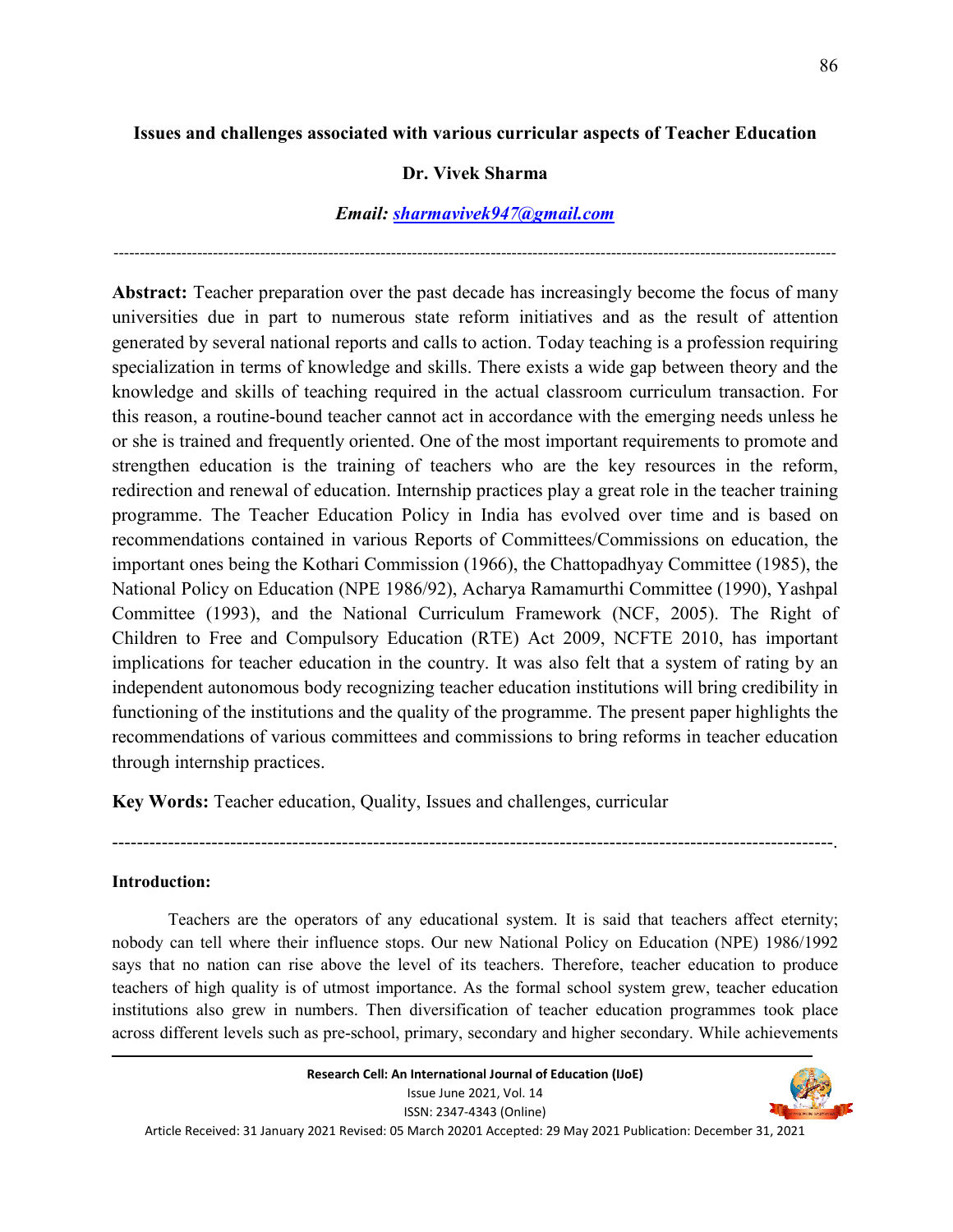in the field of education have taken place, there still remains a lot that needs to be done to improve the quality of education in general and teacher education in particular. This implies that continuous development of teacher education has to be undertaken. As such teacher education became a significant component of the educational system with a large network of various institutions offering teacher education programmes for professional development of teachers. An overview of the teacher education institutions, their growth and maintenance of their quality came under serious criticism. It became desirable to raise their standards through regular monitoring. The National Council of Teacher Education (NCTE) was established to regulate and maintain norms and standards of teacher education institutions. Subsequently, National Assessment and Accreditation Council (NAAC) were established by the University Grants Commission (UGC) for motivating educational institutions to achieve higher performance standards. Accreditation of teacher education institutions would lead to a culture of selfappraisal and self evaluation and encourage them to pursue quality and excellence.

#### **Status of Teacher Education**

 The need for improved levels of educational participation for overall progress is well recognized. The key role of educational institutions in realizing it is reflected in a variety of initiatives taken to transform the nature and function of education -- both formal as well as nonformal. Universal accessibility to quality education is considered essential for development. This has necessitated improvement in the system of teacher education so as to prepare quality teachers. Various Commissions and Committees appointed by the Central and the State Governments in recent decades have invariably emphasized the need for quality teacher education suited to the needs of the educational system. The Secondary Education Commission (1953) observed that a major factor responsible for the educational reconstruction at the secondary stage is teachers' professional training. The Education Commission (1964-66) stressed that 'in a world based on science and technology it is education that determines the level of prosperity, welfare and security of the people' and that 'a sound programme of professional education of teachers is essential for the qualitative improvement of education.'

 The Programme of Action (POA 1992) has emphasized teacher education as a continuous process, its pre-service and in-service components being inseparable. The POA, among others, has pointed out the following in respect of teacher education:

a) Professional commitment and overall competencies of teachers leave much to be desired;

b) The quality of pre-service education has not only not improved with recent developments in pedagogical science, but has actually shown signs of deterioration;

c) Teacher education programmes consist mainly of pre-service teacher training, with practically no systematic programmes of in-service training, facilities for which are lacking.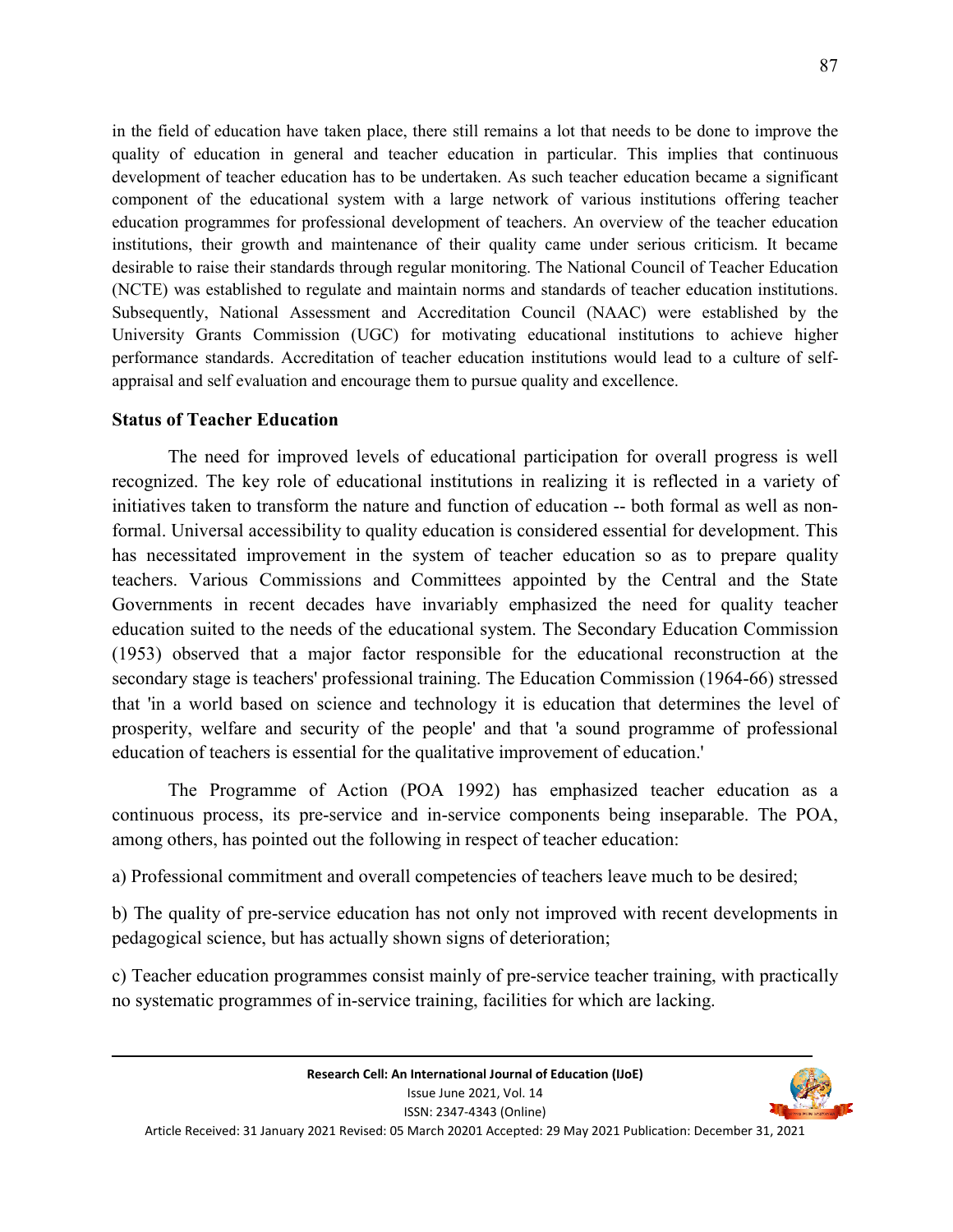d) There has been an increase in sub-standard institutions of teacher education and there are numerous reports of gross malpractices; and

e) The support system provided by the State Councils of Educational Research and Training (SCERTs) and the University Departments of Education has been insufficient and there is no support system below the state level.

 In pursuance of the NPE 1986 a major step was taken by the Central Government to enhance the professional capacity of a large number of teacher education institutions. Nearly 430 District Institutes of Education and Training (DIETs) have already been established by 1997-98. The DIETs are charged with the responsibility of organising pre-service and in-service programmes in addition to being the nodal resource centres for elementary education at district level. Likewise, Colleges of Teacher Education (CTEs) and Institutions of Advanced Study in Education (IASEs) have been given the responsibility of introducing innovations in teacher education programmes at the secondary and higher secondary stages and in vocational education.

The National Council for Teacher Education (NCTE) as a non-statutory body (1973- 1993) took several steps as regards quality improvement in teacher education. Its major contribution was to prepare Teacher Education Curriculum Framework in 1978. Consequently, teacher education curricula witnessed changes in teacher preparation programmes in various universities and boards in the country. A similar effort was made in 1988.

 The National Curriculum Framework (NCF) 2005 made recommendations for school education about curriculum, schools, examinations and many more. It stated that teacher quality is a result of several factors, these include, teacher's status, remuneration, conditions of work, and teacher's academic and professional education.

National Knowledge Commission (2007) suggested that there should be sufficient monitoring of the teacher education programmes by private institutes. The budgetary allocations should be increased, and the state level training system along with DIETs should be restored.

National Curriculum Framework for Teacher Education (NCFTE) 2010 highlighted that the education and training of a potential teacher will be operative enough to be delivered by experienced and professionally qualified teacher educators. To improve the quality of teacher education, the National Council for Teacher Education (NCTE) took up several initiatives cooperatively with National Assessment and Accreditation Council (NAAC) to bring excellence. During the last decade, new thrusts have been posed due to rapid changes in the educational, political, social and economic contexts at the national and international levels. Curriculum reconstruction has also become imperative in the light of some perceptible gaps in teacher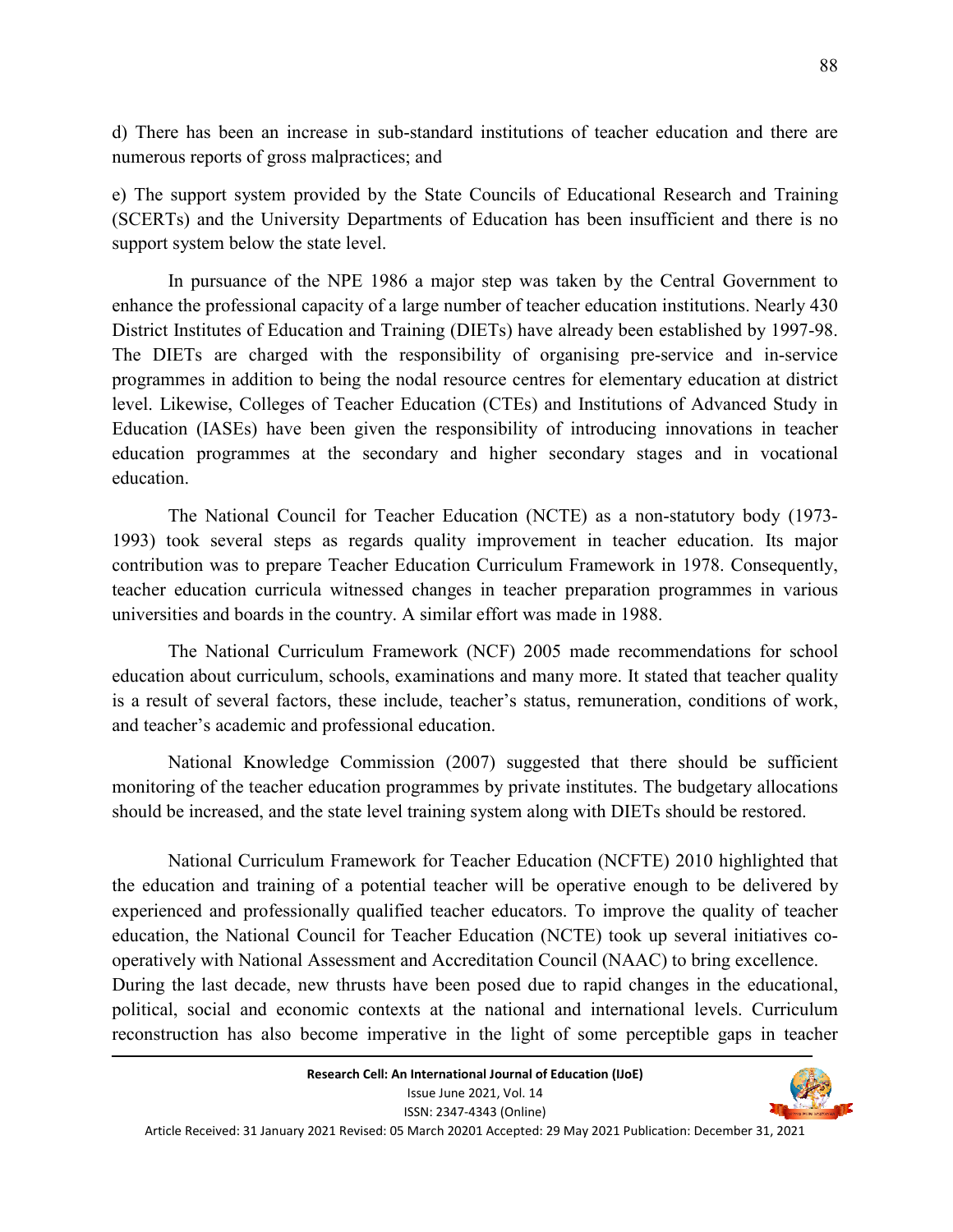education. Teacher education by and large, is conventional in its nature and purpose. The integration of theory and practice and consequent curricular response to the requirements of the school system still remains inadequate. Teachers are prepared in competencies and skills which do not necessarily equip them for becoming professionally effective. Their familiarity with latest educational developments remains insufficient. Organised and stipulatory learning experiences whenever available, rarely contribute to enhancing teachers' capacities for self-directed lifelong learning.

#### **Issues and challenges in relation to curricular aspects in teacher education**

It is universally acknowledged that education is an effective means for social reconstruction and to a great extent it offers solutions to the problems a society is faced with. These problems may be economic, social, cultural, political, moral, ecological and educational. Since the teachers play a major role in education of children, their own education becomes a matter of vital concern. Teacher education must, therefore, create necessary awareness among teachers about their new roles and responsibilities.

 Education of teachers needs to strengthen and stress upon the main attributes of a profession, such as, the systematic theory, rigorous training over a specified duration, authority, community sanction, ethical code and culture, generating knowledge through research and specialization. It is acknowledged that formal professional training on continuous basis is necessary for becoming a good teacher as it caters to the development of one's personality and sharpening of communication skills and commitment to a code of conduct.

#### **Issues in Teacher education**

*Economic Issues*: Poverty, unemployment, and low rate of growth and productivity are some of the major economic issues of the country which have led to the compulsions of the backward economy. These problems seek immediate solution and demand a realistic co-ordination between economic planning and manpower planning. Education can help find solutions if it is properly coordinated with manpower needs. Introduction of work education and vocationalization of education in secondary schools will have to be given a modern and meaningful direction. The attitude towards the work culture needs a transformation. The Indian society needs education with special emphasis on science and technology, vocational inputs and realistic work experiences. Teacher education curriculum, therefore, has to promote such attitudes as are necessary for the emergence of a new economic order.

*Social Issues:* Casteism, communalism and regionalism are some of the issues in the body politic of the society which misguide the youth. Increasing delinquency, violence, terrorism and fissiparous tendencies and use of inappropriate means to get one's ends served are threats to the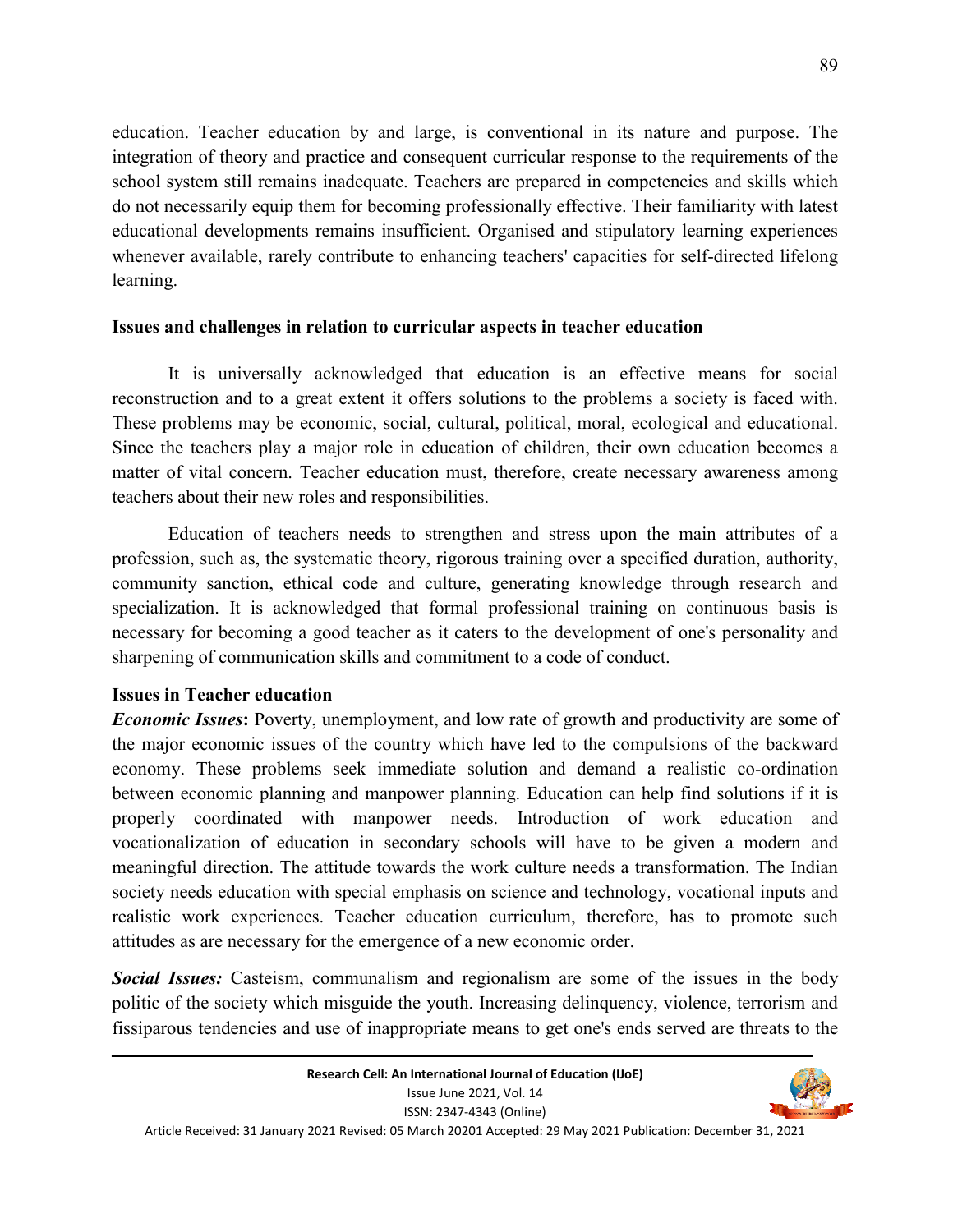national integration and social cohesion. Democracy, violence and terrorism cannot coexist. Education has to develop a peace loving personality and the programme of teacher education has to contribute in this regard. Strengthening national and social cohesion in a diverse and plural society, accelerating the process of economic growth, improving the life of the downtrodden and the people living below the poverty line, removing the widely prevalent ignorance, superstition and prejudices from the masses, inculcating scientific temper and developing a critical awareness about the social realities of Indian life are some of the issues which call for immediate attention. Teachers and the teacher educators have a special role to play in such efforts.

*Issue of Cultural Reconstruction:* Education is the process of transmission of dynamic and responsive components of cultural heritage and its continuous enrichment. There is a need to reinterpret the Indian culture in its distinct identity and composite strength. Its capacity to absorb the sublime from the other cultures needs to be highlighted. The teachers will have to play their role in cultural transmission and reconstruction.

*Issue of Crises of Values and Morality***:** There has been a persistent erosion of values in the society. In the present day context certain values need to be redefined and reinstalled. There are situations when the values imparted and inculcated in schools are not generally practiced in society. Value education demands a planned and purposive approach. It is through education and as of necessity through teacher education programmes that the task of inculcating values can be substantially accomplished. Through committed teachers, the art of ensuring moral development in a secular, multi-religious and multi-ethnic society needs to be cultivated.

## **Some other issues in relation to teacher education are as under**

 a) New pedagogy of Colleges of Education b) Proliferation of Colleges of Education c) Curriculum d) Quality Concern e) Isolation of Colleges of Education e) Regional imbalances f) Examination system g) ICT skills

*Service condition of teacher educators*: Important role of teacher in the education of children and turn places high expectations from the teacher education system. Teacher educators working in unaided schools often face several disadvantages as compared to aided schools. Incidents of exploitation by the managements in terms of no emoluments, low salary, no job security, long working hours are plenty. The government has made attempts to regulate the functioning of private institutions. Therefore, selection procedures, probation period, job security, promotion, emoluments and salaries, leaves and professional development of the teacher educators need to be taken care of.

#### **Problems within Education System**

The education system has to respond to several major issues and problems which have hindered the progress. Maintenance of educational standards against the pressure of increasing enrolment,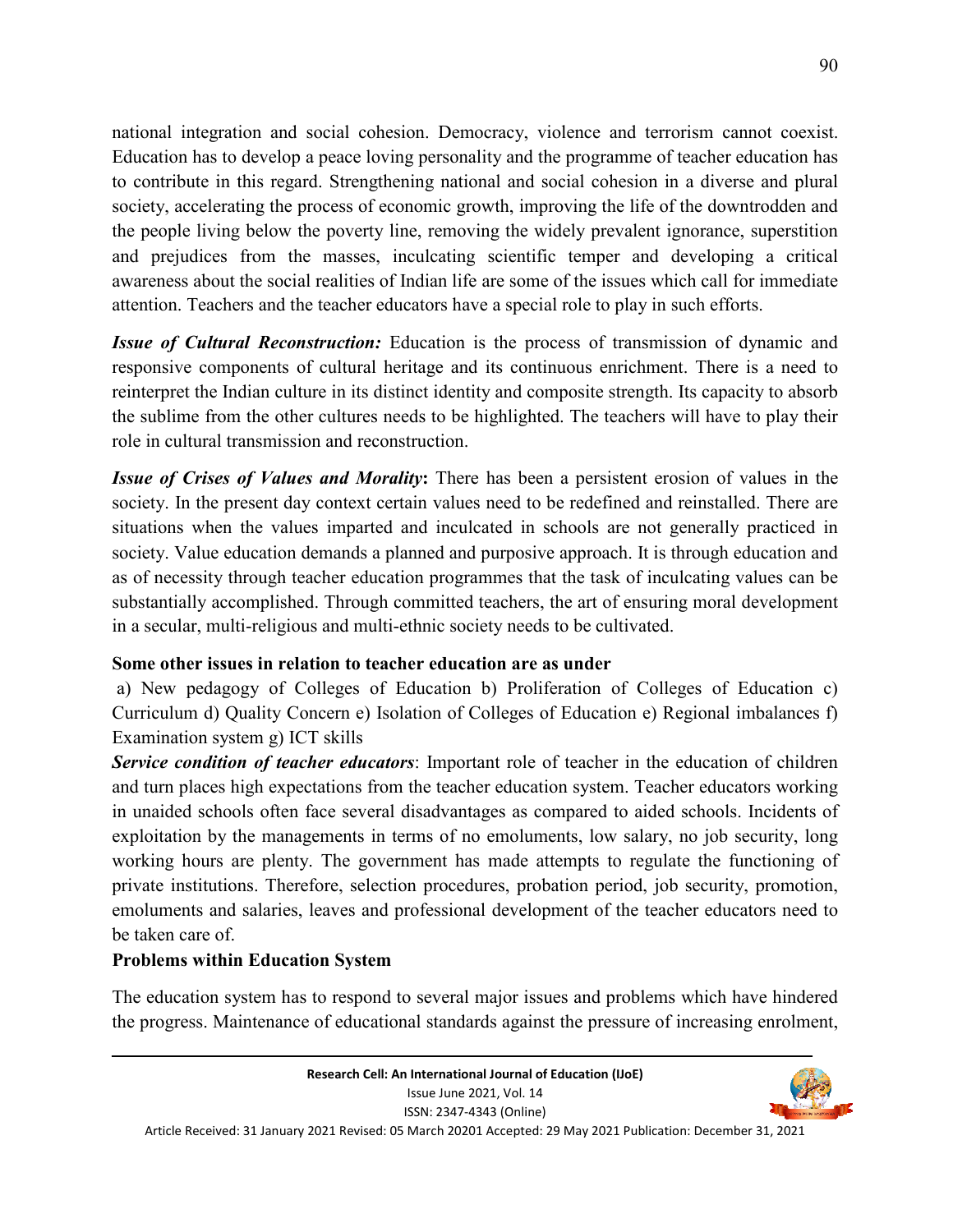relevance and quality of school education, efficacy of school functioning under the decentralized role of political power through the enactment of Panchayati Raj Act are some of the pertinent issues. In addition, specific requirements and need of social and economical groups of the society and of the minority communities, vocationalization of education, scientific and technological literacy, alienation of youth, rush for urbanization, perceived urban orientation of educational system and its inflexibility to respond to rural, tribal and regional requirements are some of the dominant issues. These would determine the nature and shape of teacher education programmes and the efficacy and functioning of teachers in their new and emerging multifaceted roles.

*Isolation of Teacher* **Education:** Teacher education institutions which were considered 'islands of isolation' have gradually developed linkages with schools, peer institutions, universities and other institutions of higher learning as also the community. However, much remains to be done in this direction. The curriculum of the school, its actual transactional modalities, examination system, management processes and its ethos need to be the main thrust areas of teacher education programmes. To achieve these ends, teacher educators need to be made conversant with various aspects of school experiences.

The breaking of isolation from the community is essential for enabling teachers and teacher educators to reconstruct pedagogical and educational principles and practices in the light of experiences gained from mutually beneficial community interactions. Teacher as a professional and intellectual cannot remain indifferent to the events that are taking place in society. The academic and social issues are inter-related and inter-dependent. In contemporary context, the role of the teacher is no longer confined to teaching alone. The teachers are expected to play an active role in the developmental activities responding to progress of the community.

*Expanding Scope of Teacher Education***:** Education of teachers is not an end in itself. Any change in the nature, purpose, quality and character of the school demands a concomitant change in teacher education, especially in its curriculum. Certain new subjects have replaced the old ones whereas some others have changed their context, content, orientation, theme and philosophy. These changes at the school level, out of necessity, demand a new pedagogy and evaluation techniques. The teaching community has to face the challenges thrown by science and technology. There has been an explosion not only of scientific and technological knowledge but also in the means and techniques of acquiring knowledge. The scientific researches and developments related to theories of heredity, learning, mental health, neurology, attention, motivation etc. can no longer be treated alien to teacher education programmes.

*Develop a Culture-Specific Pedagogy***:** Every region and state has its typical cultural identity, and there is a need to utilize the same as a basis for developing meaningful, relevant pedagogies.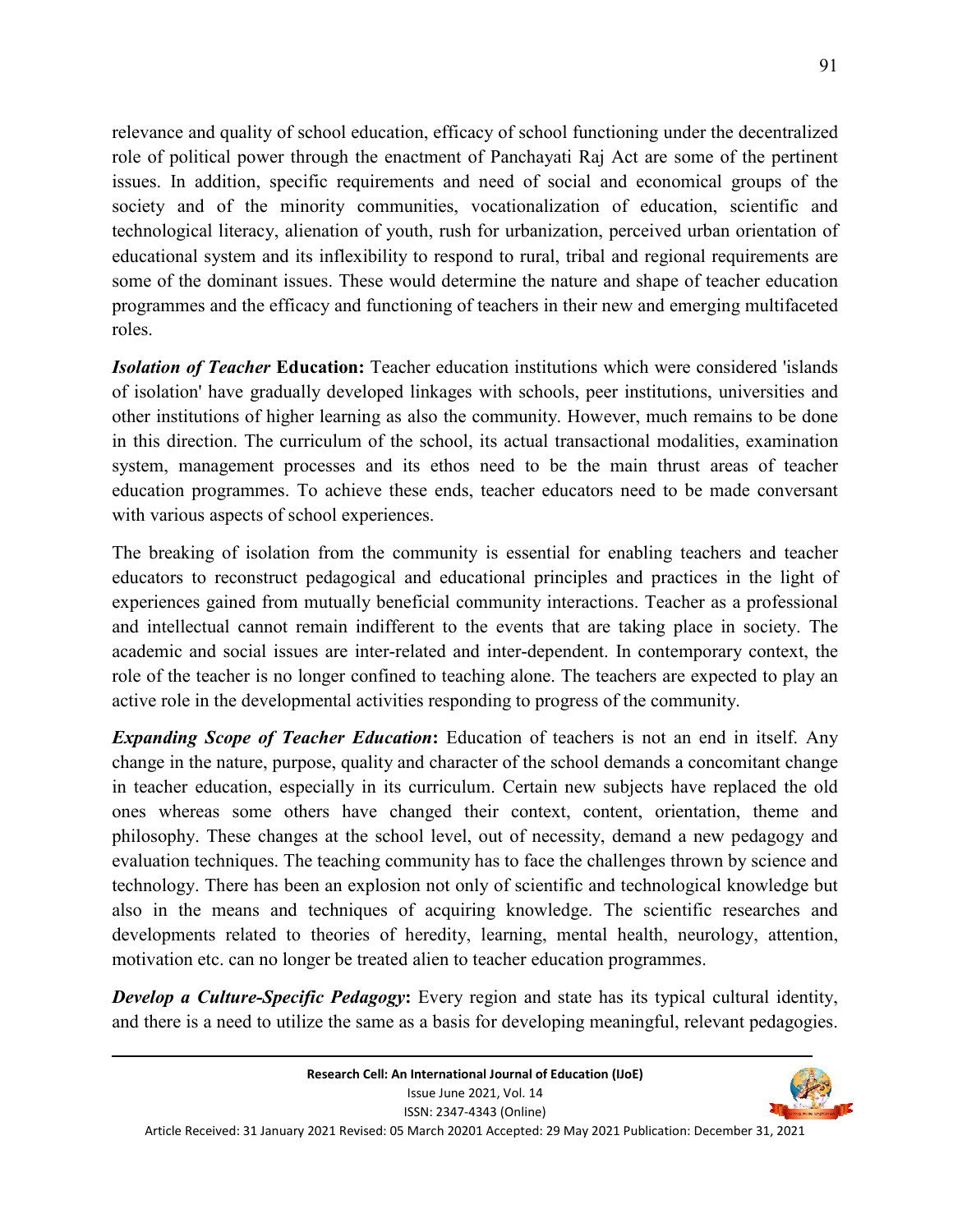Since there is no one universal way in which the children learn, there is a strong need for looking into the cultural context in which a child is placed. A child in a tribal society may process information in an altogether different manner as compared to the one from the urban area and high socio-economic stratum. Pedagogy, therefore, should be culture-specific.

*Inadequate empirical research* - Research in education has been noticeably neglected. The research conducted is of low quality. Before undertaking any research, the teacher programmes are not taken into consideration in an appropriate manner. It is vital to conduct adequate research regarding the implementation of teacher education programs. What are the flaws and inconsistencies that need to be identified, what remedies are to be put into practice to make improvements and the measures needed to make the investigation procedures effectual. Research enables to bring about innovative and modern strategies into the system of teacher education.

*For professional development lack of facilities* - Most of the programmes are being conducted in a repetitive and unimaginative manner. Even towards development of a sound professionalization of teacher education within the country, the association of teacher educators has not rendered a significant contribution. In schools and educational institutions, there are lack of facilities that may lead to professional development of teachers. It is vital for the school leaders to serve as magnanimous leaders and make provision of ideas and suggestions to develop their professional skills and abilities.

*Poor academic performance background of student teachers* – In most cases, candidates do not have the necessary motivation and an academic background for a well-deserved entry into the teaching profession. It is essential for the student teachers to possess adequate educational qualifications and experience, so that they are able to improve their job duties and accomplish the desired goals and objectives.

*Proper facilities not available* –In India, the teacher education programs are not in a welldeveloped state. Besides the provision of curriculum and instructional methods, it is essential to develop infrastructure, technology, library facilities and other areas that may enhance their learning. The teacher education programmes are not given utmost consideration within the country. The teacher education institutions are being operated in rented buildings, about 20 percent without any facility for an experimental school or library or laboratory and other equipment that are necessary for an appropriate teacher education department. There are not any separate hostel facilities for student teachers.

*Demand and supply not sufficient* - The State Education Department does not have the data on the basis of which they may work out the preferred opening for their institutions. There is a considerable lag between the demand and supply of teachers. This has created problems of unemployment. In educational institutions, there is a lack of qualified and experienced teachers. The lack of sufficient teachers is a major problem in the enhancement of learning among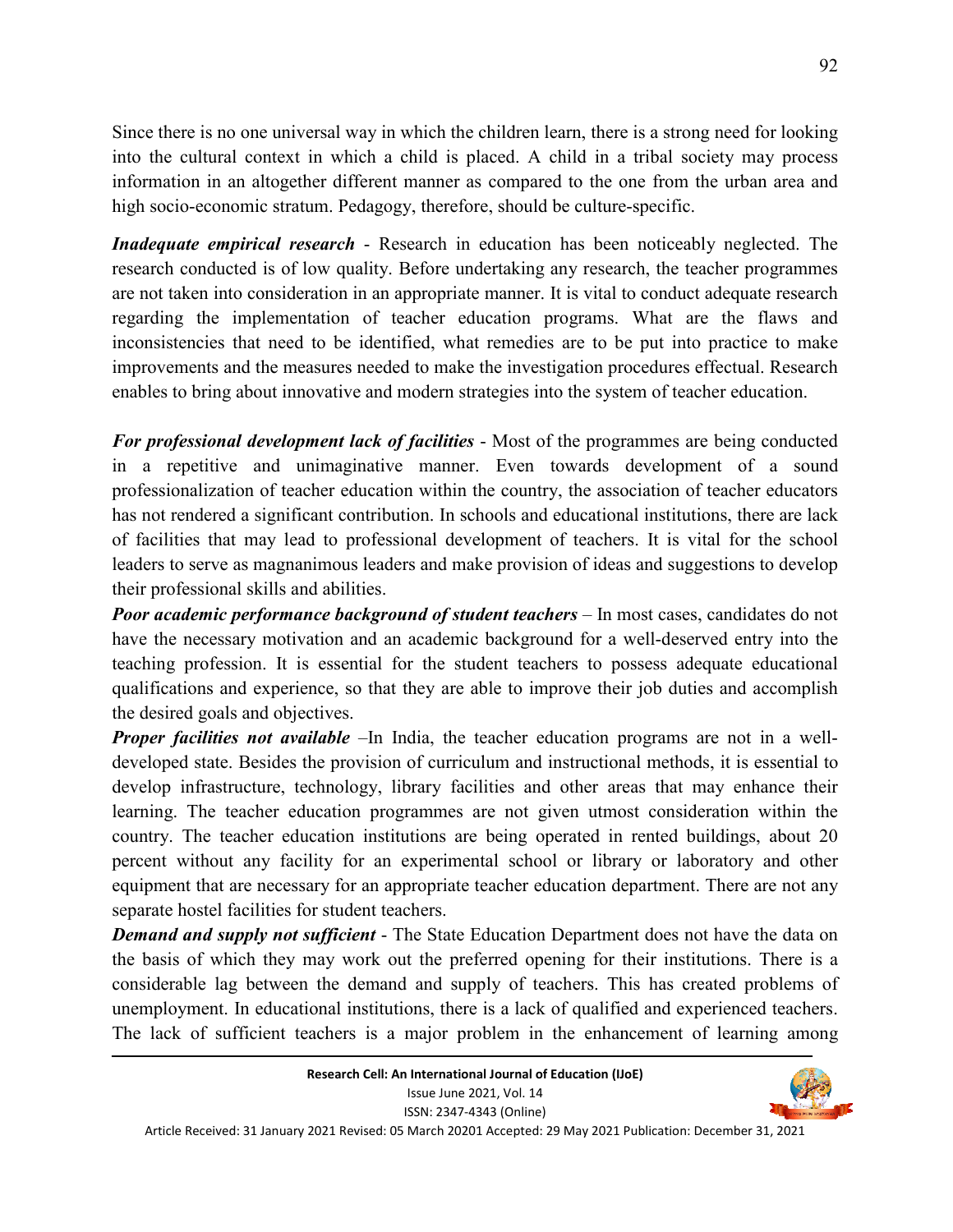students. There are number of factors that need to be taken into consideration when recruiting teachers, i.e. their educational qualifications, experience, nature, personal appearance and so forth. When there will be shortage of teachers, then it is obvious that it would affect the learning of the students in an unfavorable manner.

*Other Problems in Teacher Education* –Other problems that are experienced in teacher education have been mainly related to the deprived standards with respect to resources for colleges of education. Unfavorable financial conditions of the colleges of education prove to be impediments within the course of providing infrastructure and other facilities. Negative attitude of managements towards development of both human as well as material resources, lack of occupational perceptions, scarcity of feedback mechanisms, objectives of teacher education are not adequately understood, secondary level teacher education is not the concern of higher education and lack of enthusiasm towards the profession are other limitations. Uniform education policy of the government treating reputed institutions alike, traditional curriculum and teaching methods within the teacher education programme and unsuitable organization of teacher education and unexpected and insufficient co-curricular activities are other problems that need to be taken into consideration.

## **Role of the National Council of Teacher Education (NCTE) in Teacher Education**

The National Council of Teacher Education (NCTE) suggested some reformations regarding teacher education:

- 1. Undertaking surveys and studies relating to various aspect of teacher- education and publishing the results.
- 2. Developing guidelines for general teacher-education programme.
- 3. Developing norms for various courses or training in teacher-education, including minimum eligibility criterion for admission.
- 4. Preventing commercialization in teacher-education and maintaining quality and standard of teacher-education.
- 5. Establishing international relations in the area of teacher-education.
- 6. Preparing programmes for in-service teacher-education for orienting teachers for latest development.
- 7. Preventing B.Ed. correspondence courses which are lowering the standard and quality of teacher-education and commercializing the teacher-education.
- 8. Preparing code of professional ethics for teachers.
- 9. Developing curriculum of teacher-education.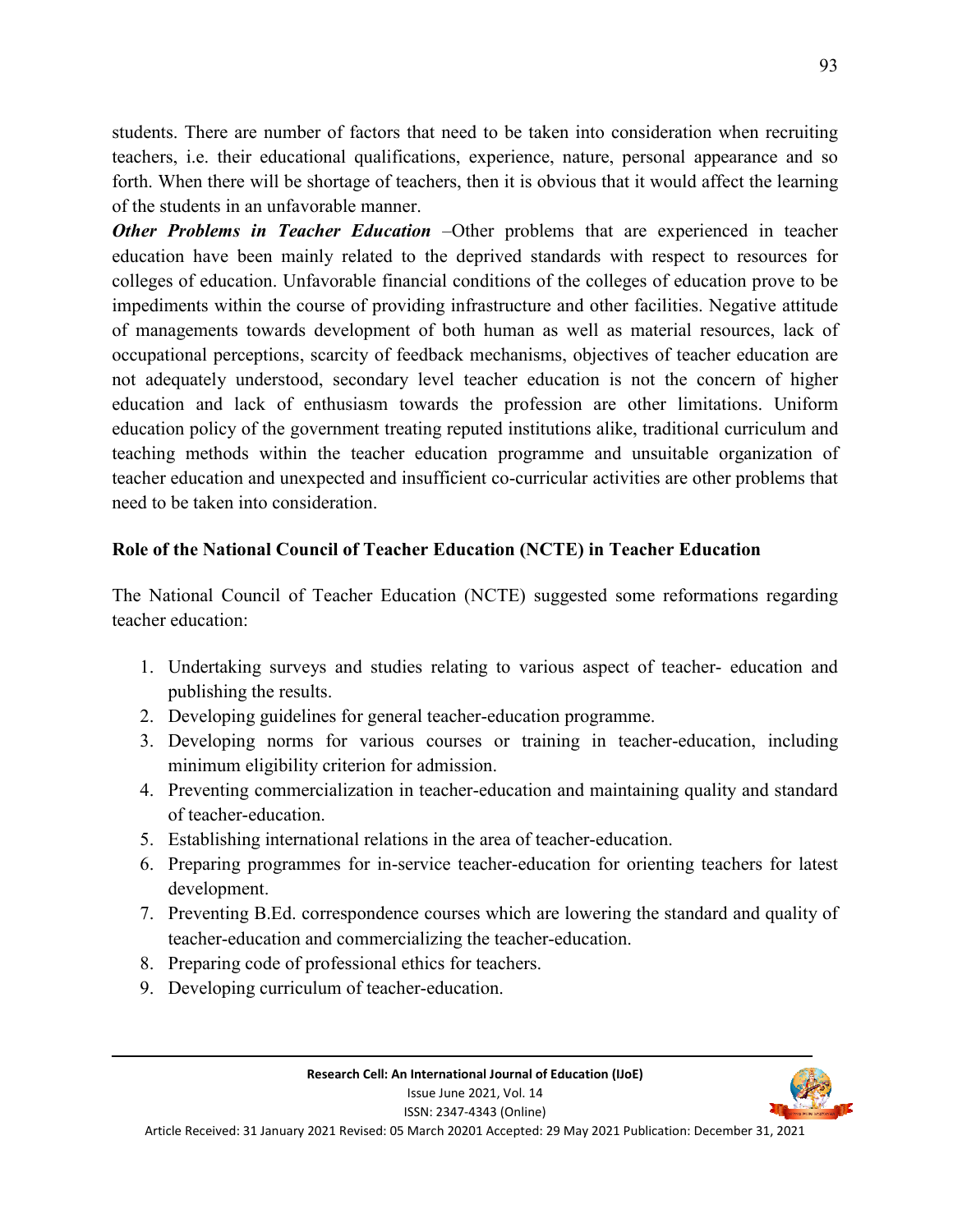- 10. Developing methodology of teaching and techniques of evaluation procedures, continuing and non-formal education.
- 11. Improving role of the teacher in social and vocational areas.

Keeping with the view of all these above noted things**, the NCF 2005** took the following steps regarding teachers' education:

- 1. Meaningful academic planning has to be done in a participatory manner by headmasters and teachers.
- 2. Monitoring quality must be seen as a process of sustaining interaction with individual schools in terms of teaching-learning processes.
- 3. Teacher education programmes need to be reformulated and strengthened so that the teacher can be an encouraging, supportive and human facilitator in teaching-learning situations to enable learners (student) to discover their talents, to realize their physical and intellectual potentialities to the fullest, to develop character and desirable social and human values to function as responsible citizens.
- 4. Reformulated teacher education programmes that place thrust on the active involvement of learners in the process of knowledge construction, multidisciplinary nature of knowledge of teacher education, integration theory and practice dimensions, and engagement with issues and concerns of contemporary Indian society from a critical perspective.
- 5. Centrality of language proficiency in teacher education and an integrated model of teacher education for strengthening professionalization of teachers assume significance.
- 6. In-service education needs to become a catalyst for change in school practices.

By assessing the NCF 2005, the NCF 2009 and NCFTE 2010 suggested the following reformations and suggestions:

# **Suggestions for Improving the Condition of Teacher Education**

There are some suggestions here for improving the condition of teacher education:

- Teacher education, like higher education and technical education must be the responsibility of the central government.
- Uniformity among teacher education institutions must be ensured and maintained in terms of curriculum, duration and timings of the programme.
- Curriculum development on a continuing basis to keep pace with current trends.
- Government should look after the financial requirements of the institutions.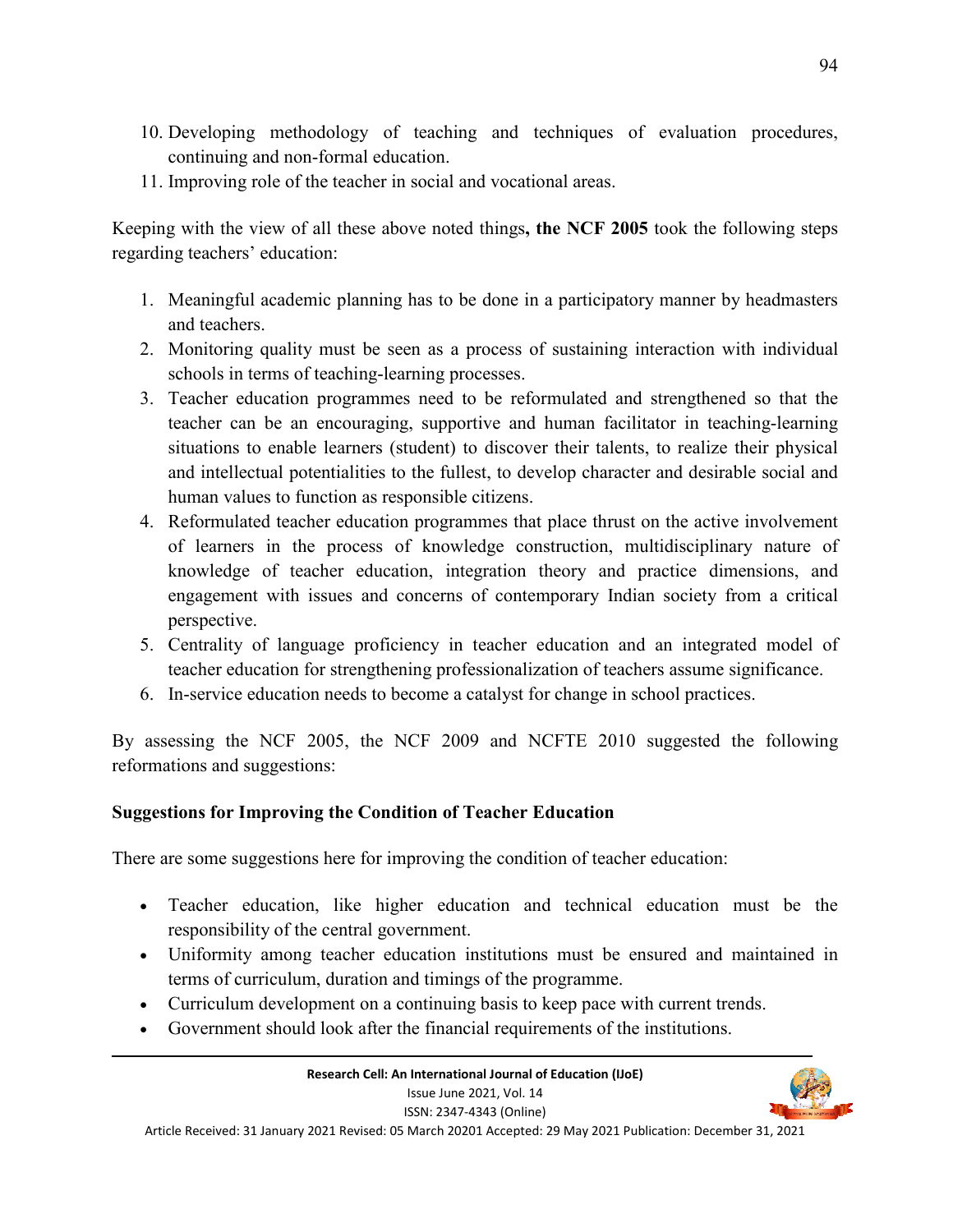- Teacher educators must be well qualified and experienced with language proficiency.
- Teacher educators to be trained in the use of ICTs.
- Institutes of low standards should be reformed or closed.
- Conditions for affiliation should be made strict.
- Regular and rigorous inspection by NCTE should be done on a regular basis.
- Selection procedure must be improved and interviews, group discussions along with common entrance test and marks should be introduced.
- More emphasis should be given on practice teaching till mastery is reached with appropriate feedback.
- Internship should be at the proper time and student teachers must be exposed to the full functioning of the school.
- Evaluation in teacher education should be objective, reliable and valid.
- Several types of co-curricular activities should be included in the curriculum.
- Professional development of teacher educators as ongoing ritual.
- Refresher course should be organized frequently for teacher educators.
- The curriculum of pre-service and in-service teacher education has to be redesigned to maintain continuity between the two.
- One of the major inputs towards enhancing the quality of teaching and learning in schools as well as the teacher education institutions would be the extent to which research outputs and the outcomes of innovations are utilized by the system.

# **Some other suggestions in relation to appointment of teachers are as under:**

1. The appointment shall be made on the basis of recommendations of the selection committee constituted as per the policy of the UGC or Affiliating University.

2. Appointment of supporting shall be made as per the norms of the UGC or University concerned.

3. All type of appointments is to be made on full-time and regular basis.

4. The academic and other staff of the institution shall be paid such salary in such scale of pay as may be the UGC or University concerned from time to time through account payee cheque.

5. The management of the institution shall discharge the statutory duties for its employee relating to pension, gratuity, and provident fund.

6. The reservation for SC/ST/OBC/ Differently-abled and other categories shall be as per the rules of the Central Government as well as State Government

7. The age of superannuation of the staff shall be determined by the policy of the concerned Government.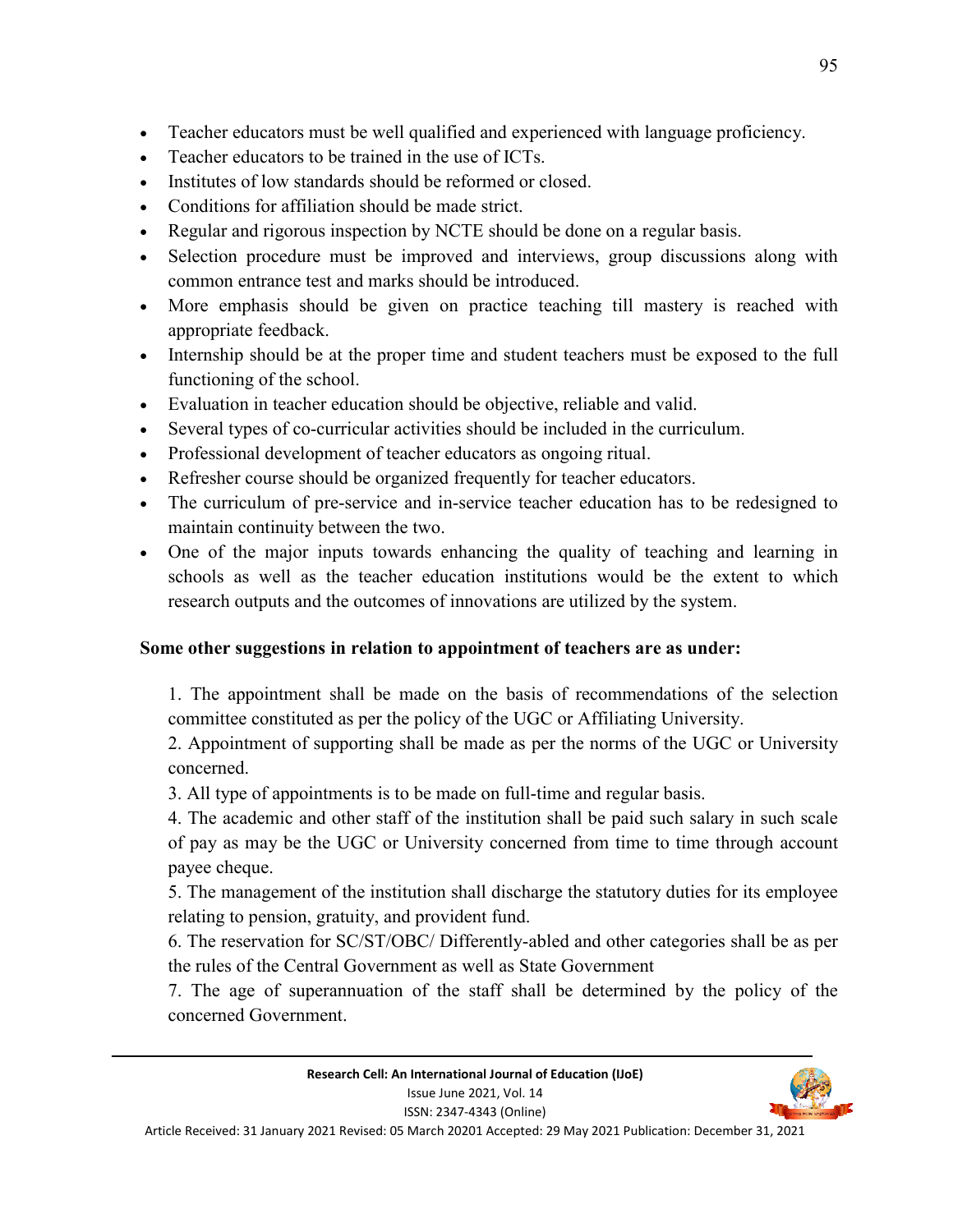#### **Conclusion**

Teacher education has to be conceived as an integral part of educational and social system and must primarily respond to the requirements of the school system. It can no longer remain conventional and static but should transform itself to a progressive dynamic and responsive system. National values and goals need to be meaningfully reflected and their inculcation attempted with care and caution. The theoretical and practical components need to be balanced appropriately. The theory and practice of education has to be enriched with the latest research findings not only in the field of education but also in the allied disciplines and areas. While it is essential to develop identified competencies to prepare effective teachers it is equally necessary to develop commitment and build capacity to perform as integral part of teacher preparation. The teachers have to keep abreast of the latest developments not only in their field of specialisation but also in areas of educational developments and social and cultural issues through continuous in-service orientation. Last but not the least, professionalism needs to be instilled in each and every phase of teacher preparation starting from conceptualization to evaluation and appraisal to prepare professionals and improve the quality of education.

## **References**

**Goel, D.R. & Chhaya, G. (2012).** Teacher Education Scenario in India: Current Problems & Concerns, 'MIER Journal of Educational Studies, Trends & Practices', Vol. 2, No. 2, pp. 231- 242.

**Ministry of Human Resource Development (1986).** National Policy on Education, New Delhi: Govt. of India.

**Ministry of Education (1948-49).** Report of the University Education Commission, New Delhi: Govt. of India.

**Ministry of Education (1952-53).** Report of the Secondary Education Commission, New Delhi: Govt. of India.

**Ministry of Education (1966).** Education and National Development: Report of the Education Commission, 1964-66, (Kothari Commission Report), NCERT, New Delhi: Govt. of India.

**Ministry of Human Resource Development (1993).** Learning without Burden, (Yashpal Committee Report), New Delhi: India.